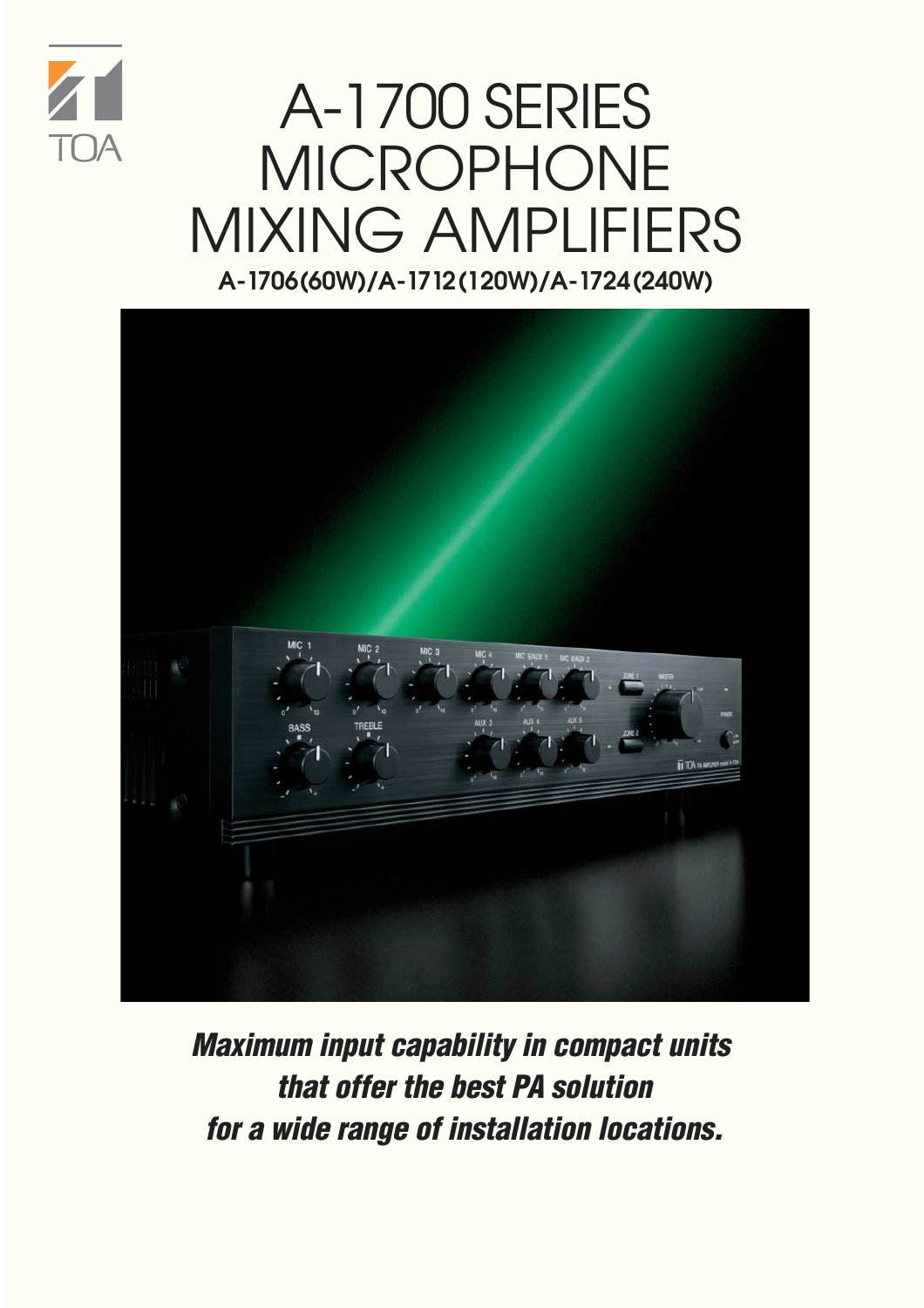# **High-performance mixing and amplif**

**The A-1700 Series of high-performance mixing-dedicated power amplifiers are ideal for PA applications that value versatility. Specifically designed to satisfy the multi-microphone public address requirements of environments such as places of worship and meeting halls, the A-1700 Series Microphone Mixing Amplifiers focus on operational flexibility as well as advanced functions, proving an ideal cost-effective PA solution.**

**A-1706 (60W) A-1712 (120W) A-1724 (240W)**



Featuring multiple mic inputs as well as three auxiliary inputs, the A-1700 Series of amplifiers have three different power ratings to select from depending on the venue. These units offer efficient mixing of as many as 9 different inputs. If more aux inputs are required, mic inputs 5 and 6 can be switched over to accept line level inputs.

TOA PA AMPLIFIER model

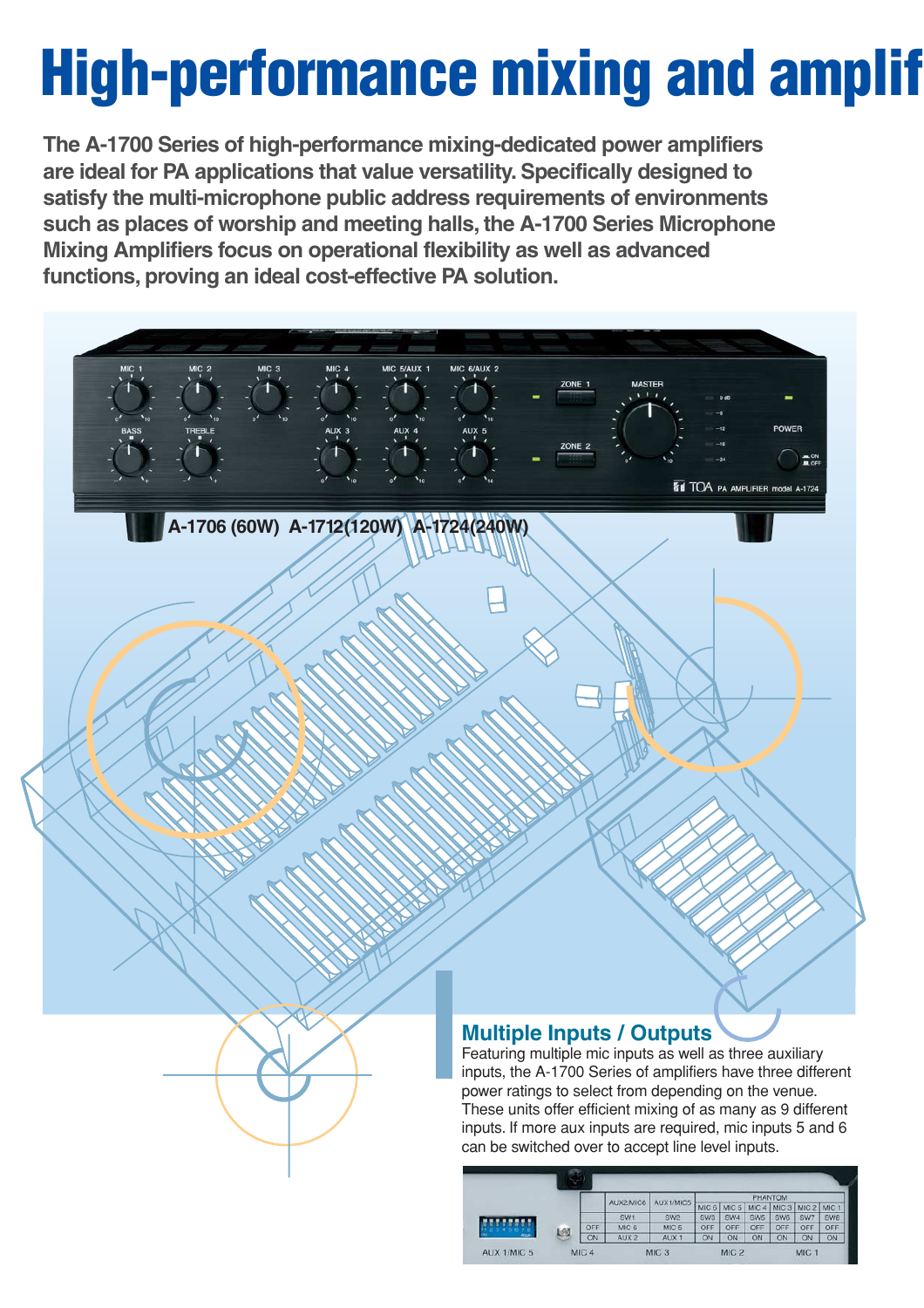## **ication in compact configurations.**



#### **2 Zone Capability**

Each A-1700 Series amplifier has 2 speaker output zones which can be independently selected or used together for enhanced PA applications.



#### **Phantom Power Provided**

The A-1700 Series of amplifier provide phantom power to all connected microphones. Phantom power can switched on or off as needed. The microphone inputs feature a balanced configuration with XLR connectors, allowing long cable runs without any problems.



#### **Equalization**

Each amplifier allows easy tonal adjustment of all output signals with bass and treble controls.

### **Connecting External Equipment**

For more sophisticated equalization such as minimizing feedback, a parametric equalizer or other gearcan be patched in before the power amplification stage. Other equipment such as a delay unit can also be connected if required. Alternately, to extend sound coverage, and additional power is needed to power other speakers, the line out terminal can be used to send the mix output to another power amplifier.

#### **Remote Control Capability**

A-1700 Series amplifiers will respond to remote control signals, allowing remote volume adjustments and remote power on/off.



#### **Record Output**

Each A-1700 Series amplifier back panel includes a record output for connecting an external recorder to archive or back up broadcasts.